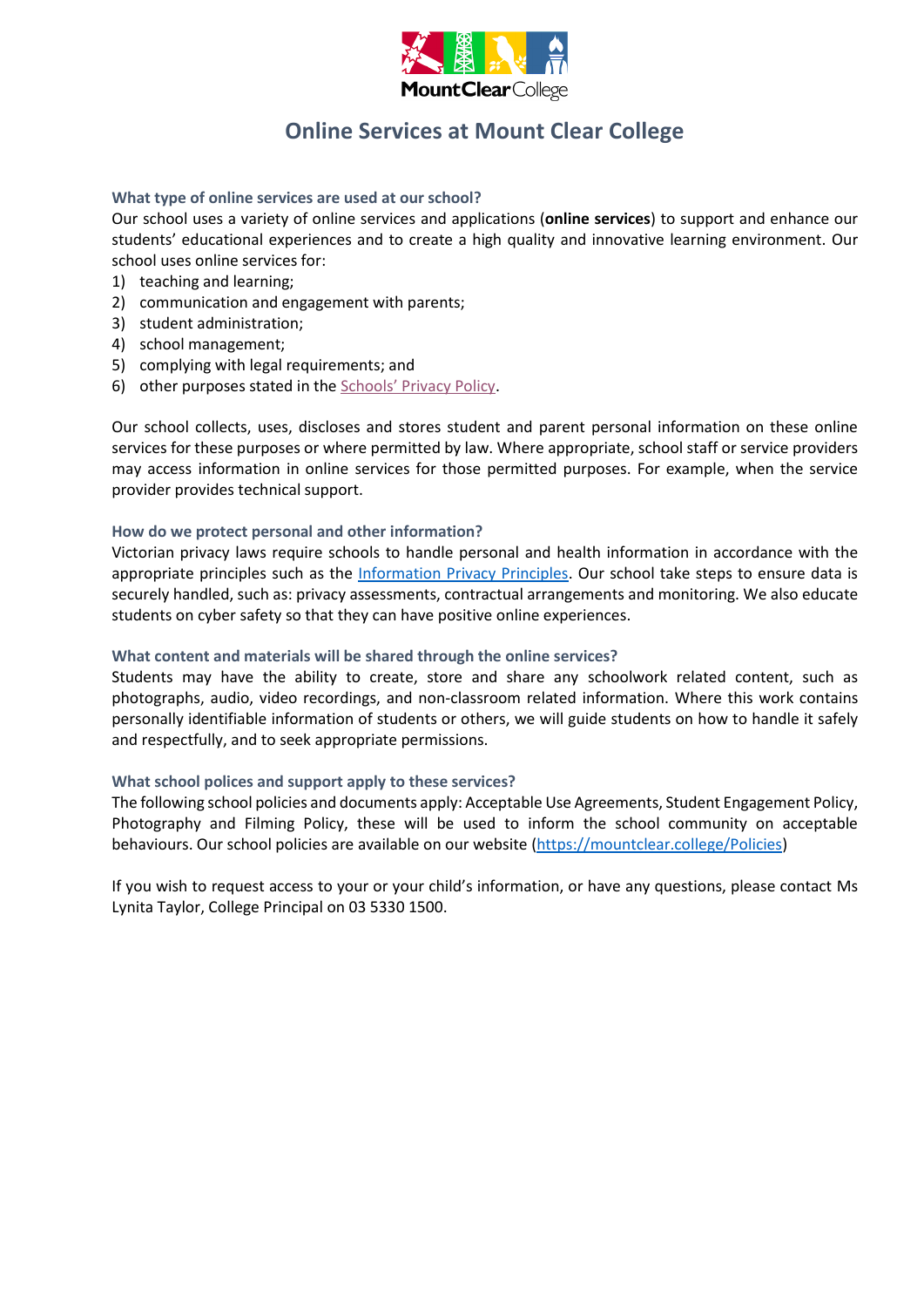Online services used for multiple purposes, and (where applicable) for parent communication and engagement about the student's learning outcomes:

| <b>Online Service</b>                     | <b>Purpose</b>                                                                                                                                                                                                                                                                                                                                                                                                                                                                                                                                                                                                                                                                                                                                                                                                                                                                                      | <b>Information type</b>                                                                                                                                                                                                                                                                                                                          | <b>Data Storage</b> | <b>Accounts</b>                               |
|-------------------------------------------|-----------------------------------------------------------------------------------------------------------------------------------------------------------------------------------------------------------------------------------------------------------------------------------------------------------------------------------------------------------------------------------------------------------------------------------------------------------------------------------------------------------------------------------------------------------------------------------------------------------------------------------------------------------------------------------------------------------------------------------------------------------------------------------------------------------------------------------------------------------------------------------------------------|--------------------------------------------------------------------------------------------------------------------------------------------------------------------------------------------------------------------------------------------------------------------------------------------------------------------------------------------------|---------------------|-----------------------------------------------|
|                                           | Academic Assessment & Reporting,                                                                                                                                                                                                                                                                                                                                                                                                                                                                                                                                                                                                                                                                                                                                                                                                                                                                    |                                                                                                                                                                                                                                                                                                                                                  | <b>Location</b>     |                                               |
| <b>Compass</b><br><b>Education</b>        | Attendance, School Communications -<br>General School Information (one-way),<br><b>School Communications - Student</b><br>Educational Outcomes (one-way),<br>Calendar, Education - Lesson/<br>Curriculum Planning, Education -<br>Lesson Delivery / Activities, Education -<br>Individualised planning, Events<br>Management - General (exclude Sport<br>Events), Events Management - Sport<br>Events only, Finance Management -<br><b>Budgets and Reporting, Finance</b><br>Management - Receivables, Payables,<br>Cash, Procurement, Finance<br>Management - Online Payment<br>Systems, Health and Wellbeing -<br>Behavioural Management (excludes<br>health information), Health and<br>Wellbeing - Support for Special Needs<br>or At Risk Students, Interactive or Self-<br>Service - Parent Portal, Timetabling,<br>Visitor Registration System, Online<br>Forms and Surveys - Administration | <b>Student Full Name</b><br><b>Student Year Level</b><br><b>Student Class</b><br><b>Student DOB</b><br><b>Student Email</b><br><b>Student Photo</b><br>Student ATSI status<br><b>Student Health &amp; Welfare</b><br>Information<br><b>Student Behavioural</b><br>Information<br><b>Student Assessment</b><br>eCases ID<br><b>Parent Details</b> | Australia           | Administrator<br>Student<br>Teacher<br>Parent |
| Microsoft 365<br>(formally Office<br>365) | <b>Education - Lesson Delivery</b><br>/Activities, Education -<br>Individualised planning, Hosting of<br>Student Emails, Online Forms &<br>Surveys<br>*Various subjects<br>(Opt out form attached)                                                                                                                                                                                                                                                                                                                                                                                                                                                                                                                                                                                                                                                                                                  | <b>Student Full Name</b><br><b>Student Email</b><br><b>Student Year Level</b><br><b>Student Class</b><br><b>Student Work</b><br><b>Student Assessment</b>                                                                                                                                                                                        | Australia           | Administrator<br>Student<br>Teacher           |
| edVAL<br><b>Education</b>                 | Timetabling                                                                                                                                                                                                                                                                                                                                                                                                                                                                                                                                                                                                                                                                                                                                                                                                                                                                                         | <b>Student Full Name</b><br><b>Student Year Level</b><br><b>Student Class</b>                                                                                                                                                                                                                                                                    | Australia           | Administrator                                 |
| <b>Google G-Suite</b><br>(Earth ED only)  | <b>Education - Lesson Delivery</b><br>/Activities, Education -<br>Individualised planning                                                                                                                                                                                                                                                                                                                                                                                                                                                                                                                                                                                                                                                                                                                                                                                                           | No Student Information                                                                                                                                                                                                                                                                                                                           | Overseas            | Administrator<br>Teacher                      |
| <b>Papercut MF</b>                        | <b>Print Control Technology</b>                                                                                                                                                                                                                                                                                                                                                                                                                                                                                                                                                                                                                                                                                                                                                                                                                                                                     | <b>Student Full Name</b><br><b>Student Email</b>                                                                                                                                                                                                                                                                                                 | Australia           | Administrator                                 |
| <b>Oliver Library</b><br><b>Software</b>  | Library Management System                                                                                                                                                                                                                                                                                                                                                                                                                                                                                                                                                                                                                                                                                                                                                                                                                                                                           | <b>Student Full Name</b><br>Student Year Level<br><b>Student Class</b><br>Student DOB<br><b>Student Email</b><br><b>Student Photo</b>                                                                                                                                                                                                            | Australia           | Administrator                                 |
| <b>Sine Pro</b>                           | <b>Contractor Management</b><br><b>Contractor Registration System</b>                                                                                                                                                                                                                                                                                                                                                                                                                                                                                                                                                                                                                                                                                                                                                                                                                               | No Student Information                                                                                                                                                                                                                                                                                                                           | Australia           | Administrator                                 |
| <b>3CX Phone</b><br>System                | Communications - Phone System<br>Communications - Staff, Parents,<br><b>Students &amp; General Public</b>                                                                                                                                                                                                                                                                                                                                                                                                                                                                                                                                                                                                                                                                                                                                                                                           | No Student Information                                                                                                                                                                                                                                                                                                                           | Australia           | Administrator<br>Teacher                      |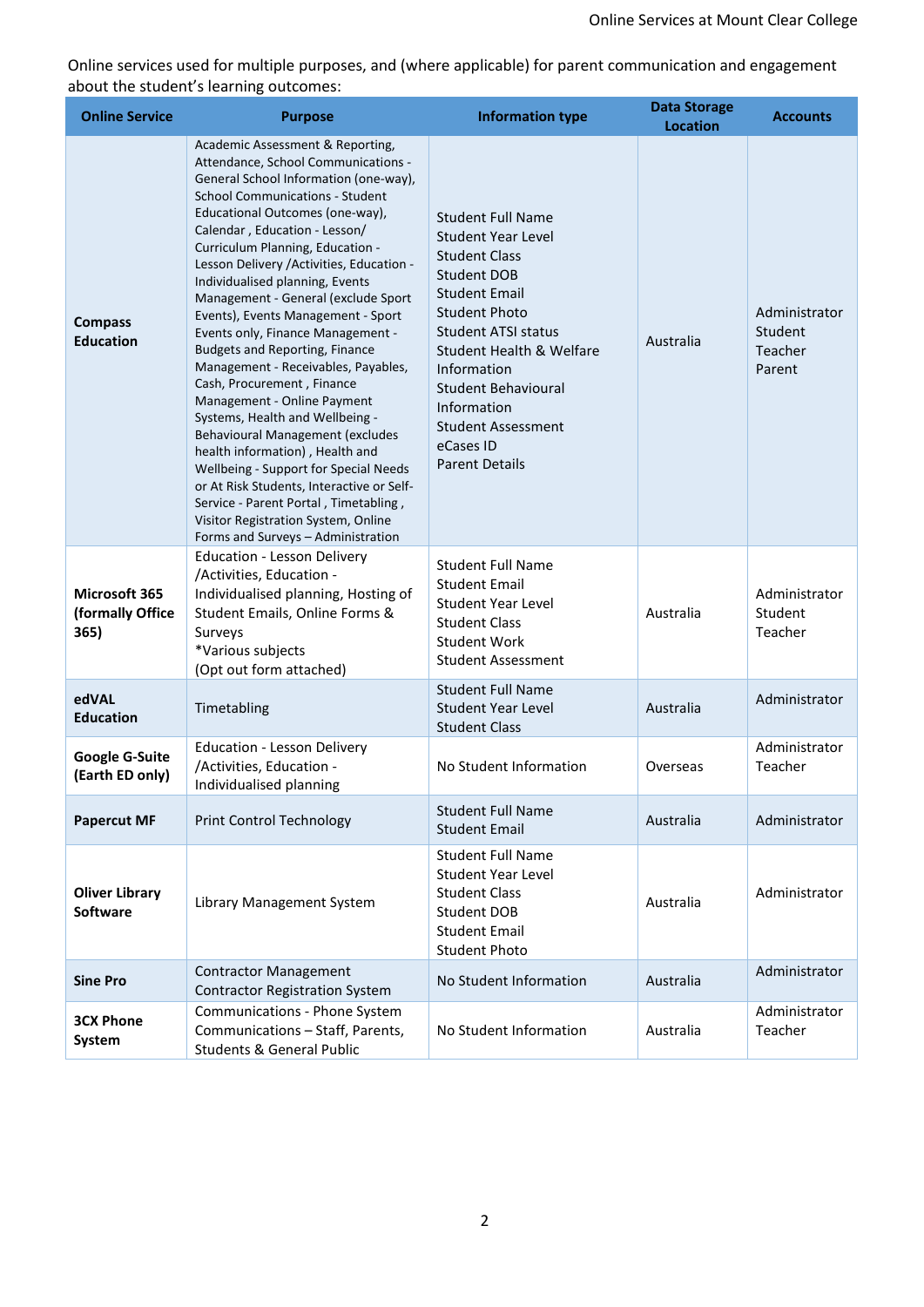Online services used for teaching and learning, and (where applicable) for parent communication and engagement about the student's learning outcomes:

| <b>Online Service</b>                                 | <b>Purpose</b>                                                                                             | <b>Information type</b>                                                                             | <b>Data Storage</b><br><b>Location</b> | <b>Accounts</b>                                    |
|-------------------------------------------------------|------------------------------------------------------------------------------------------------------------|-----------------------------------------------------------------------------------------------------|----------------------------------------|----------------------------------------------------|
| <b>SPA Data</b><br><b>Tracker</b>                     | Academic Assessment & Reporting                                                                            | <b>Student Full Name</b><br><b>Student Year Level</b><br><b>Student Class</b><br><b>Student DOB</b> | Australia                              | Administrator<br>Teacher                           |
| <b>Stile</b><br><b>Education</b><br>(DET<br>Supplied) | Academic Assessment & Reporting<br><b>Education - Lesson Delivery</b><br>/Activities<br>*Various subjects  | <b>Student Full Name</b><br><b>Student Email</b>                                                    | Australia                              | Administrator<br>Student<br>Teacher                |
| <b>OARS-PAT</b><br><b>Testing</b>                     | Academic Assessment & Reporting<br><b>Education - Lesson Delivery</b><br>/Activities<br>*Various subjects  | <b>Student Full Name</b><br><b>Student Year Level</b><br><b>Student Class</b><br><b>Student DOB</b> | Australia                              | Administrator<br>Student<br>Teacher                |
| Soundtrap                                             | <b>Education - Lesson Delivery</b><br>/Activities<br>*Music                                                | <b>Student Full Name</b><br><b>Student Email</b>                                                    | Overseas                               | Administrator<br>Student<br>Teacher                |
| <b>Essential</b><br><b>Assessment</b>                 | Academic Assessment & Reporting,<br><b>Education - Lesson Delivery</b><br>/Activities<br>*Various subjects | <b>Student Full Name</b><br><b>Student Year Level</b>                                               | Australia                              | Administrator<br>Student<br>Teacher                |
| <b>Education</b><br><b>Perfect</b>                    | Academic Assessment & Reporting,<br><b>Education - Lesson Delivery</b><br>/Activities                      | <b>Student Full Name</b><br><b>Student Email</b>                                                    | Australia                              | Administrator<br>Student<br>Teacher                |
| <b>Edrolo</b>                                         | Academic Assessment & Reporting,<br><b>Education - Lesson Delivery</b><br>/Activities                      | <b>Student Full Name</b><br><b>Student Email</b>                                                    | Australia                              | Administrator<br>Student<br>Teacher                |
| Other online<br>services used<br>for short<br>periods | *Various subjects                                                                                          | <b>Student Full Name</b><br><b>Student Class</b><br>Student Work<br><b>Student Email</b>            | Australia or<br>Overseas               | None or<br>(Student,<br>Teacher,<br>Administrator) |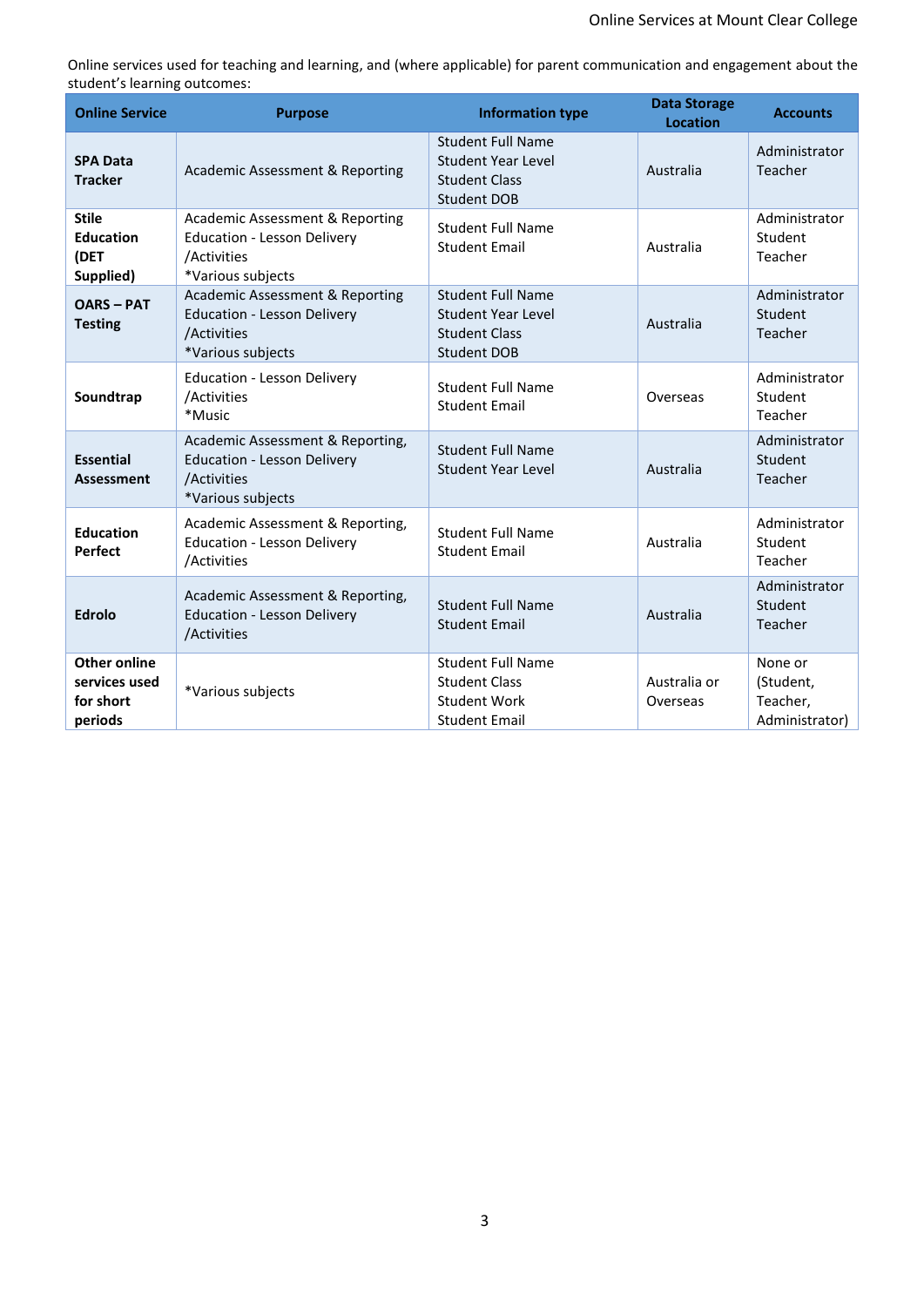# **EDUCATION**

# **SCHOOLS**

# Office 365

# **INFORMATION PACK FOR PARENTS**

The Department of Education and Training (Department) and your school are using online learning services to support learning and teaching. This pack provides information on one of the online services, Office 365 and advice in relation to its safe and responsible use.



### Whatinformation

- needs to be collected? Name, year level, home group and school.
	- Student's Department username and password.

Office 365 is an internet based service provided by Microsoft for class activities.

education services such as:

**Microsoft Web** 

Outlook,

OneNote)

Exchange

PowerPoint,

Apps (Excel, Word,

It provides students with access to online

٠



#### Why is this

information needed? To control access to

- the online services. To prevent
- unauthorised access to student's work.

#### When could this information be

#### accessed by others?

- By support staff to fix issues.
- Where required by law.
- Never for advertising or marketing purposes.

中

## What are the benefits of this service for students?

- Teaches students to be 'digital citizens' through the use of an online system.
- Provides access to digital tools for a range of classroom activities.
- Allows students to actively collaborate with their class on school work.
- Provides digital whiteboard capability in group discussions.
- Enables students to access their classwork from different channels (i.e. laptops, iPads and smartphones).
- Helps students to build working relationships with each other.
- Promotes knowledge sharing.

### What information might students store in Office 365?

- In addition to the information needed to provide access to Office 365 (student's username, password, name, year level, home group and school), student's schoolwork will also be stored in Office 365.
- Students have the ability to store and share any school work related content on the platform, such as photographs, audio, video recordings. They can also add non-classroom related information.
- Student's data is stored in data centers located in in Victoria and New South Wales.

OneDrive **SharePoint Forms** Stream

Sway PowerApps

Flow

School Data Sync

**Skype for Business** 

**Microsoft Teams** 

- 
- 
- Minecraft: **Education Edition**

The online services offered by Microsoftmay be updated from time to time, but are only made available to students once they have been reviewed and approved by the Department.

For more details on Office 365 visit: https://products.office.co m/en-au/student/office in-education



 $\Box$ 

I